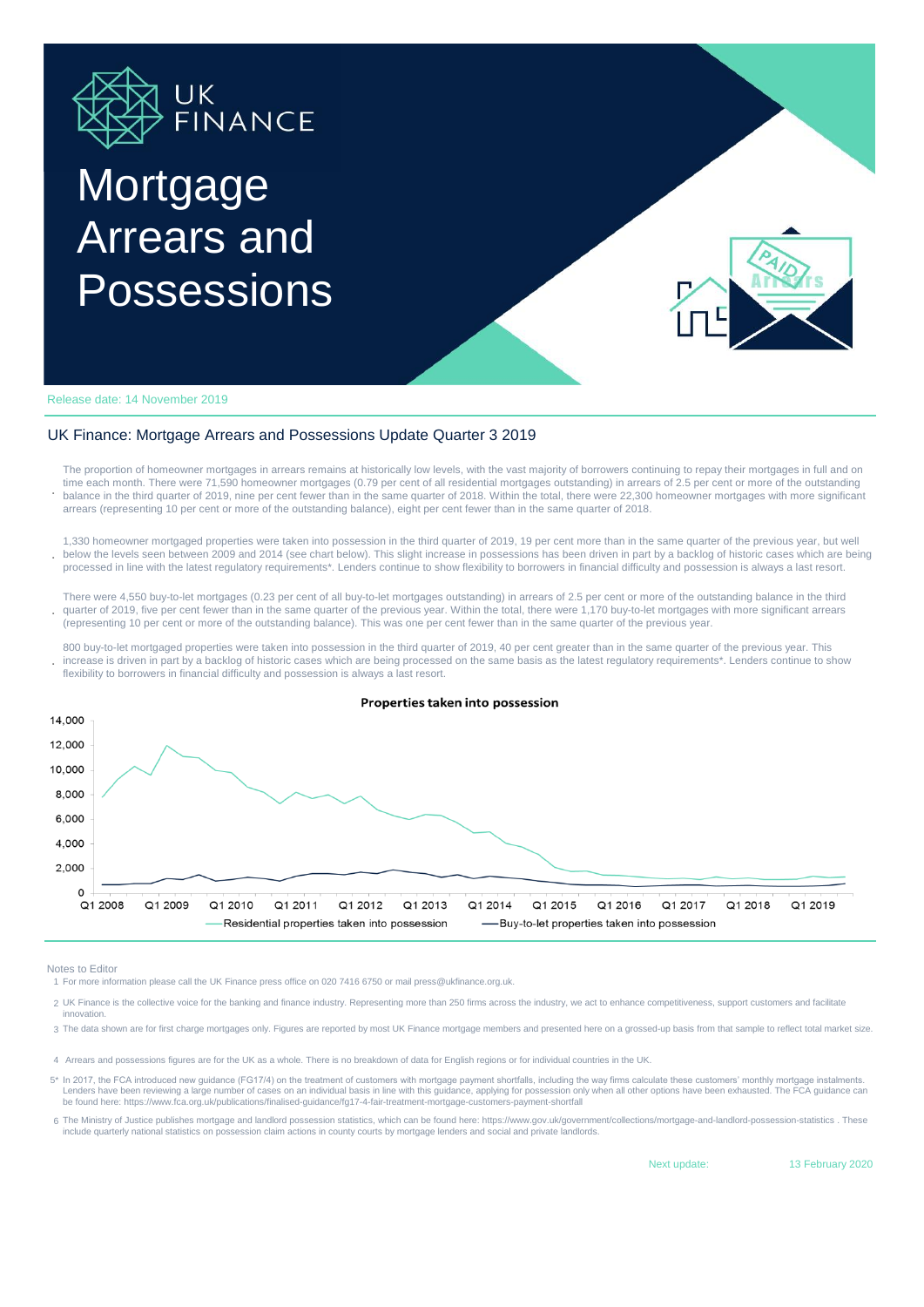## Release date: 14 November 2019

| <b>Mortgage Arrears</b>                                |                                                                                                             |                                                                      |           |           |           |           |           |           |           |                                   | Latest<br>$(19-Q3)$ | Y-o-Y comparison |
|--------------------------------------------------------|-------------------------------------------------------------------------------------------------------------|----------------------------------------------------------------------|-----------|-----------|-----------|-----------|-----------|-----------|-----------|-----------------------------------|---------------------|------------------|
| Number of mortgages in arrears                         | Number of first charge<br>mortgage loans in arrears<br>representing over 2.5% of the<br>outstanding balance | 120,000<br>100,000<br>80,000<br>Number<br>60,000<br>40,000<br>20,000 | $16 - Q3$ | 17-Q1     | $17 - Q3$ | 18-Q1     | $18 - Q3$ | 19-Q1     | $19-Q3$   | Homeowners<br>Buy-to-let          | 71,590<br>4.550     | $-9%$<br>$-5%$   |
| Number of homeowner<br>mortgages within arrears bands  | Number of first charge<br>homeowner mortgage loans in<br>arrears, split by severity of<br>arrears.          | 50,000                                                               |           |           |           |           |           |           |           |                                   | Latest<br>$(19-Q3)$ | Y-o-Y comparison |
|                                                        |                                                                                                             | 40,000                                                               |           |           |           |           |           |           |           | Arrears of 2.5%-5% of<br>balance  | 29,380              | $-10%$           |
|                                                        |                                                                                                             | 30,000<br>j<br>B<br>20,000                                           |           |           |           |           |           |           |           | Arrears of 5%-7.5% of<br>balance  | 12,730              | $-11%$           |
|                                                        |                                                                                                             | 10,000                                                               |           |           |           |           |           |           |           | Arrears of 7.5%-10% of<br>balance | 7,180               | $-9%$            |
|                                                        |                                                                                                             |                                                                      | $16 - Q3$ | $17 - Q1$ | $17-Q3$   | $18-Q1$   | $18 - Q3$ | $19-Q1$   | $19-Q3$   | Arrears over 10% of<br>balance    | 22,300              | $-8%$            |
|                                                        |                                                                                                             | 3,000                                                                |           |           |           |           |           |           |           |                                   | Latest<br>$(19-Q3)$ | Y-o-Y comparison |
| Number of buy-to-let mortgages<br>within arrears bands | Number of first charge buy-to-<br>let mortgage loans in arrears,<br>split by severity of arrears.           | 2,500<br>2,000                                                       |           |           |           |           |           |           |           | Arrears of 2.5%-5% of<br>balance  | 2.130               | $-2%$            |
|                                                        |                                                                                                             | Vumber<br>1,500                                                      |           |           |           |           |           |           |           | Arrears of 5%-7.5% of<br>balance  | 760                 | $-21%$           |
|                                                        |                                                                                                             | 1,000<br>500                                                         |           |           |           |           |           |           |           | Arrears of 7.5%-10% of<br>balance | 490                 | 9%               |
|                                                        |                                                                                                             |                                                                      | $16 - Q3$ | $17 - Q1$ | $17 - Q3$ | $18-Q1$   | $18 - Q3$ | $19-Q1$   | $19-Q3$   | Arrears over 10% of<br>balance    | 1,170               | $-1%$            |
| <b>Mortgage Possessions</b>                            |                                                                                                             |                                                                      |           |           |           |           |           |           |           | Latest<br>$(19-Q3)$               | Y-o-Y comparison    |                  |
| Number of mortgage<br>possessions                      | Number of possessions of first<br>charge mortgaged properties<br>in period                                  | 2,500                                                                |           |           |           |           |           |           |           |                                   |                     |                  |
|                                                        |                                                                                                             | 2,000<br>$\frac{5}{2}$ 1,500<br>$\frac{1}{2}$ 1,000                  |           |           |           |           |           |           |           | Homeowners                        | 1,330               | 19%              |
|                                                        |                                                                                                             | 500                                                                  | $16 - Q3$ | $17 - Q1$ | $17 - Q3$ | $18 - Q1$ | $18 - Q3$ | $19 - Q1$ | $19 - Q3$ | Buy-to-let                        | 800                 | 40%              |

Next update: 13 February 2020